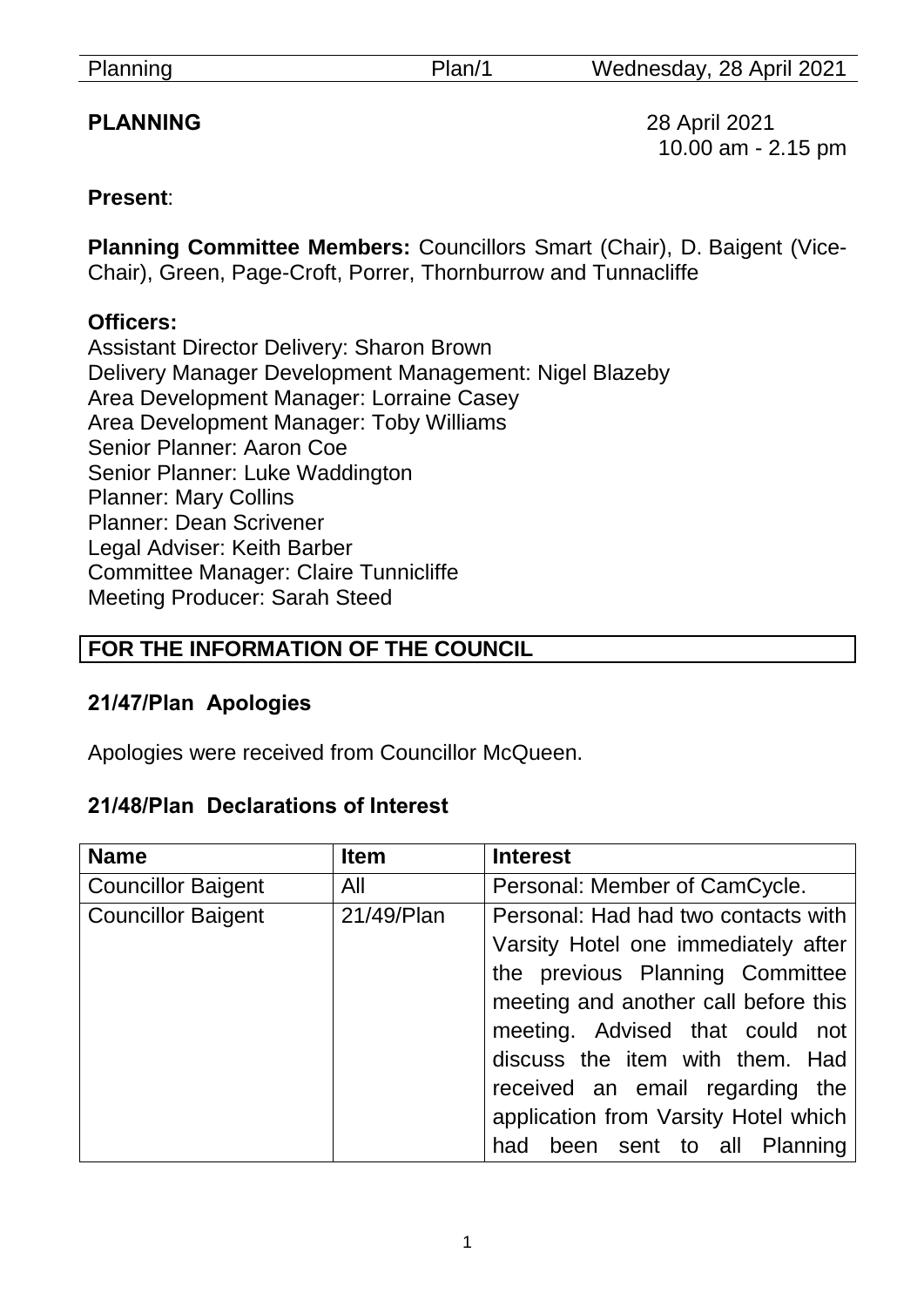| Planning | Plan/2 | Wednesday, 28 April 2021 |
|----------|--------|--------------------------|

|                              |            | Committee members.                   |  |
|------------------------------|------------|--------------------------------------|--|
| <b>Councillor Porrer</b>     | 21/49/Plan | Personal: Application in Market      |  |
|                              |            | Ward where she is a Councillor.      |  |
|                              |            | Ward Councillors had<br>general      |  |
|                              |            | discussion about application with    |  |
|                              |            | residents. Discretion unfettered.    |  |
|                              |            | Had received an email regarding the  |  |
|                              |            | application from Varsity Hotel which |  |
|                              |            | had been sent to all Planning        |  |
|                              |            | Committee members.                   |  |
| <b>Councillor Page-Croft</b> | 21/53/Plan | Personal: Item was in her ward but   |  |
|                              |            | had no involvement<br>with<br>had    |  |
|                              |            | application. Discretion unfettered.  |  |

#### **21/49/Plan 20/02504/S73 - Varsity Hotel and Spa, 24 Thompsons Lane**

The application sought approval for the removal of condition 2 (vehicle parking) of planning permission 08/1610/FUL.

The case officer advised the Committee that the application should be deferred as officers needed to review additional fire strategy information which had been submitted following the Planning Committee on the 21 April. Additionally statutory consultees (the highways and fire authorities) are being re-consulted on the revised information recieved.

#### The Committee:

Deferred the application.

## **21/50/Plan 20/03838/FUL - 38 High Street, Chesterton**

The Committee received an application for full planning permission.

The application sought approval for the demolition of the existing house and the erection of 3 dwellings.

The Committee received representations in objection to the application.

The first representation covered the following issues: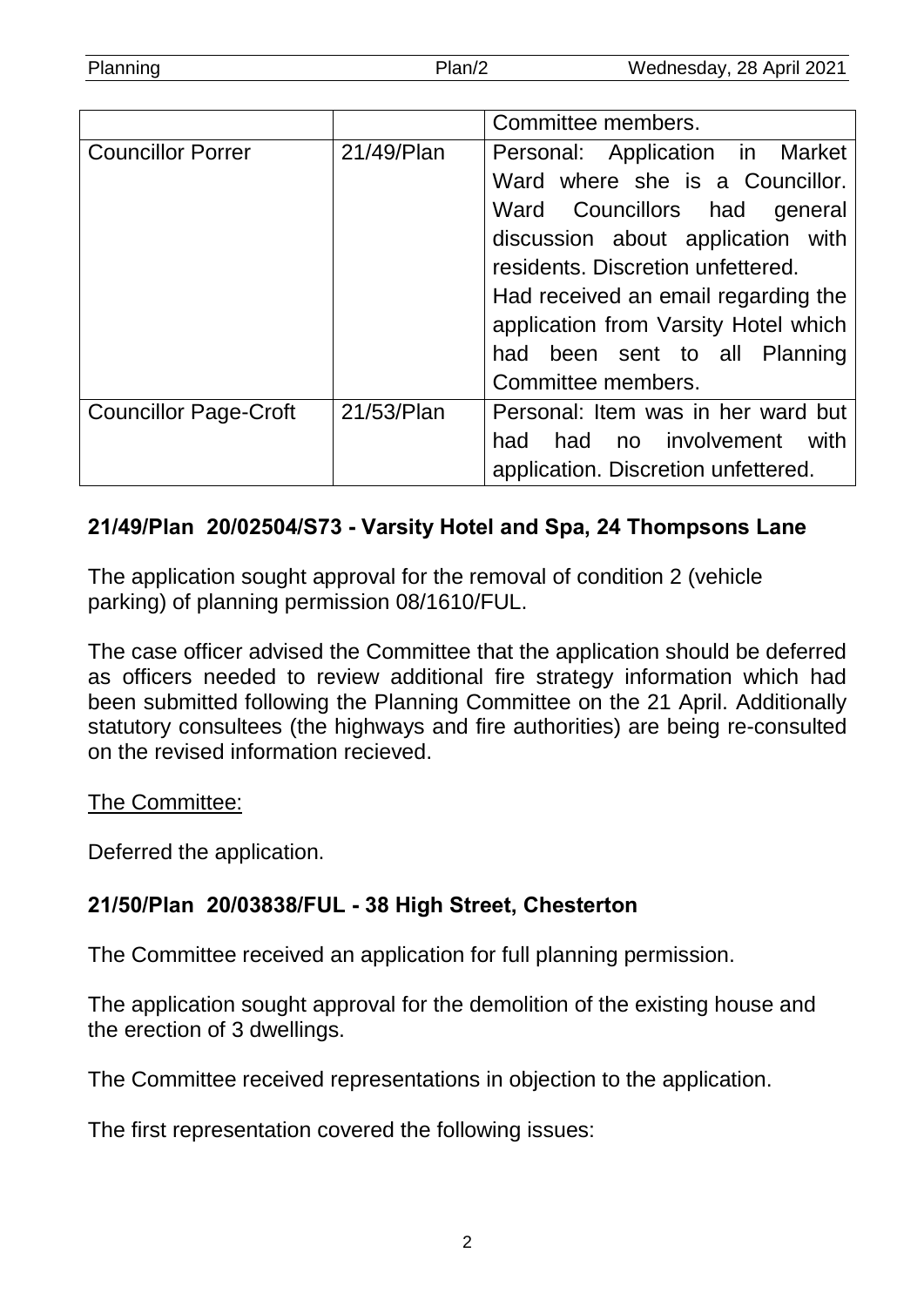| Planning | Plan/3 | Wednesday, 28 April 2021 |
|----------|--------|--------------------------|
|          |        |                          |

- i. A hedge was removed between Alan Percival Court and 38 High Street last year due to the trees dying.
- ii. Referred to the drawings and noted that a 5m high hedge would be put up and raised concerns about the height of the hedge due to the lack of light to the ground floor flats of Alan Percival Court.
- iii. Was looking at putting up trees along the rear of 38 High Street and would like to discuss this with planning.

The second representation covered the following issues:

- i. The close proximity of the boundary wall and the height of the trees at 5m was a looming and overbearing feature. This would be oppressive if it ran the length of the boundary wall.
- ii. The proposal to plant along the boundary wall would provide not only a screen for privacy but also a vista.
- iii. Was sympathetic to the provision of a screen but did not want this to become oppressive to neighbouring properties.
- iv. Was pleased with this application as the buildings were further away and closer to the High Street. Their only concern related to the proposed screen. Asked for a condition to be imposed which provided a compromise between the needs of the new and existing residents regarding the screen so that light could filter through and it would be a form of vista.

Councillor Green proposed an amendment to the landscape condition requiring the removal of the existing trees on the rear boundary and for specific details of the new planting on the rear boundary to be submitted to the Planning Authority for approval. Councillor Smart seconded this proposal.

The Delivery Manager Development Management advised against the imposition of such a condition as officers were of the view that the application did not make the situation worse and therefore the imposition of the condition was unreasonable.

The amendment to impose Councillor Green's proposed additional condition was **carried by 6 votes to 1**.

The Committee: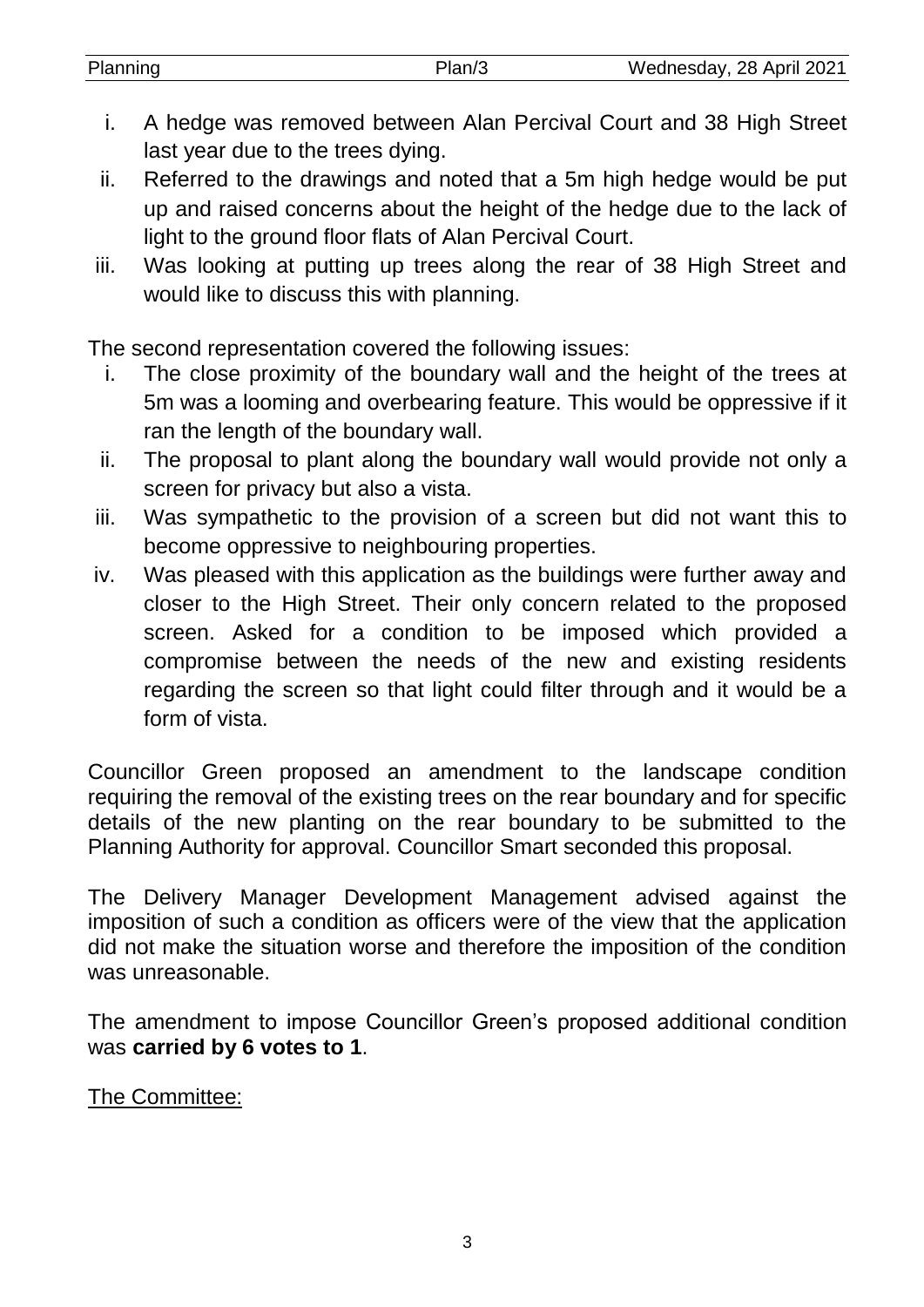| Planning | א חור | Wednesday, 28 April 2021 |
|----------|-------|--------------------------|
|          |       |                          |

**Unanimously resolved** to grant the application for planning permission in accordance with the Officer recommendation, for the reasons set out in the Officer's report, subject to:

- i. the planning conditions set out in the Officer's report and
- ii. delegated authority to officers, in consultation with the Chair, Vice Chair and Spokes, to draft and include the following:
	- a. amendment to condition 15 to include reference to two EV charging points:
	- b. amendment to condition 21 to require the removal of the existing trees on the rear boundary and for the specific details of the new planting on the rear boundary to be submitted for approval to the Planning Authority.

#### **21/51/Plan 20/04303/S73 - 1 Grosvenor Court**

The Committee received a s73 application to vary condition 2 (Approved Plans) of permission 19/1250/S73 to permit the introduction of roof terraces to the second-floor flats and changes to the external appearance including height of clay tile cladding lowered to line through with first floor balconies to south east and south west elevation, format of rooflights changed north east elevation, rear elevation (north west) window proportions changed, height of parapet dropped, and balustrades introduced to first floor balconies.

The Planning officer referred to details on the Amendment Sheet.

John Wilson (Applicant) addressed the Committee in support of the application.

#### The Committee:

**Unanimously resolved** to grant the s73 variation application in accordance with the Officer recommendation, for the reasons set out in the Officer's report, subject to:

- i. the planning conditions set out in the Officer's report and;
- ii. delegated authority to officers, in consultation with the Chair, Vice Chair and Spokes, to draft and include the following informatives:
	- a. that the flat roof space adjoining the roof terrace should not be used as an amenity space; and
	- b. to encourage green roofs where possible (with pointers as to which roofs the informative is referring) where possible.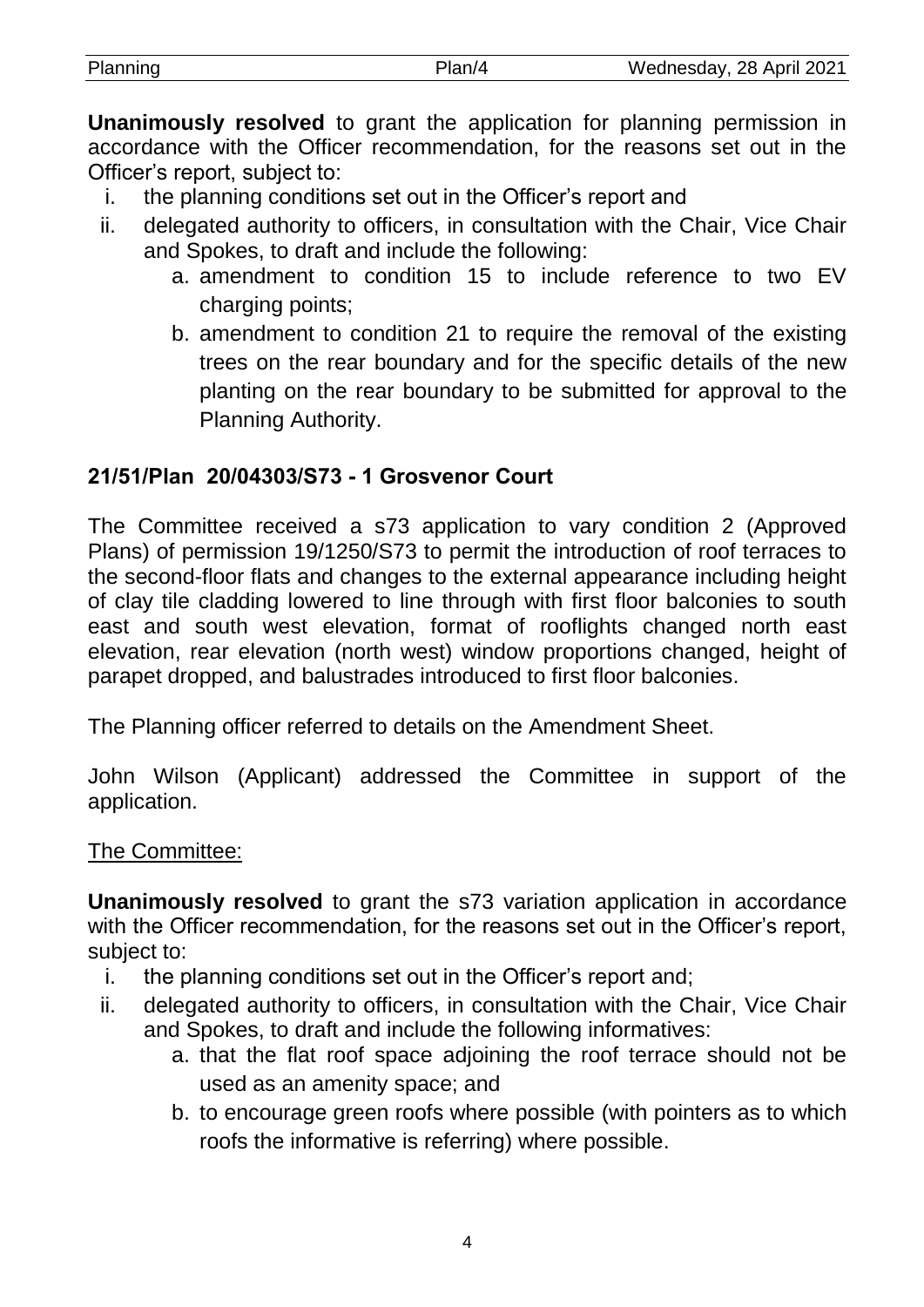# **21/52/Plan 20/00190/FUL - 44 George Street**

The Committee received an application for full planning permission.

The application sought approval for demolition of existing dwelling and replaced with new 2.5 storey dwelling and associated works.

The Committee received a representation in objection to the application.

The representation covered the following issues:

- i. Objected to the application for 3 reasons: overlooking, over-shading and parking.
- ii. Noted this was the fourth application for a new building on this site since 2016.
- iii. At the second floor, the windows on the rear elevation were full height windows. The rooms were dual aspect so would have windows at the front therefore enquired why the windows at the back had to be so large. Occupants would be able to look directly into rooms and gardens of numbers 42 and 48 and potentially beyond.
- iv. Asked how condition 17 requiring the 'obscured glazing to be retained in perpetuity' would be enforced.
- v. Noted that the report made reference to only one of the previous applications, 17/0671 and the subsequent appeal but a reference to application 16/1817 should also have been included which was rejected on the basis of overlooking into neighbouring properties affecting their amenity. Asked if the Committee members were familiar with the details of these schemes.
- vi. The proposed building would be a storey higher than existing and would impact the garden of number 48 in particular, which was small and confined. 'Light from the sky' as explained in the BRE guide explained how this was important for indoor and outdoor spaces and had become more relevant during Covid lockdowns. Noted that previous applications had included a 'sunpath study', but this application did not have one. Full sunlight analysis and visualisations were required to assess the impact on the amenity of neighbours in this respect.
- vii. The proposals replaced two off street car parking spaces with one a net loss of one parking space in an area already under high pressure for residents' parking which had recently been exacerbated by the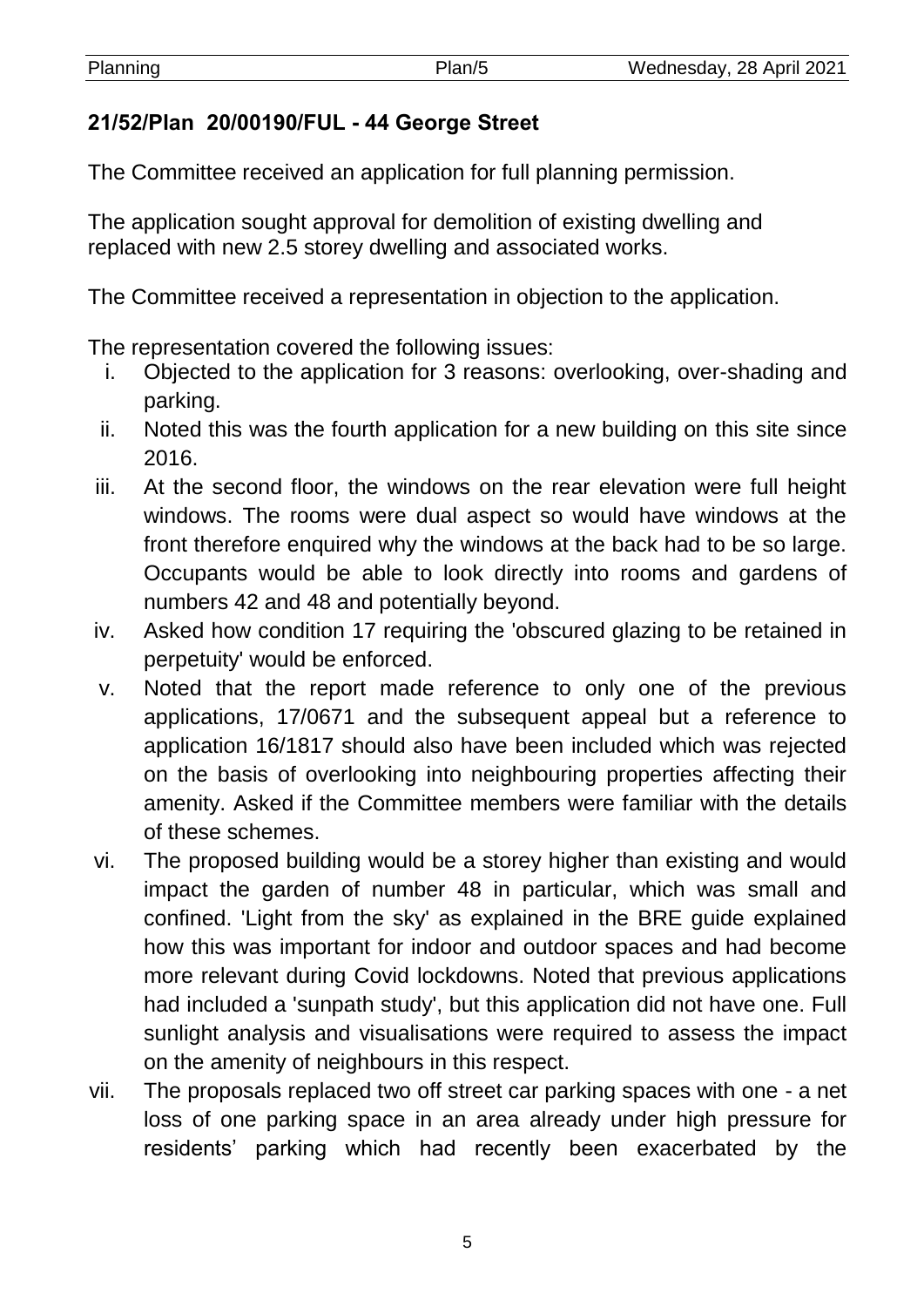| Planning | Plan/6 | Wednesday, 28 April 2021 |
|----------|--------|--------------------------|
|          |        |                          |

construction of three new houses opposite which did not provide any offstreet parking.

viii. Noted that the previous application increased the housing supply by a single additional dwelling, but this application replaced a three-bed house with a slightly larger three-bed house. Queried the necessity of the application and the impact on the environment

#### The Committee:

**Resolved (by 5 votes to 1 with 1 abstention)** to grant the application for planning permission in accordance with the Officer recommendation, for the reasons set out in the Officer's report, subject to:

- i. the planning conditions set out in the Officer's report and;
- ii. delegated authority to officers, to draft and include the following:
	- a. an additional condition regarding the provision of EV charging points; and
	- b. an additional informative referencing clean air and the use of coal and wood burning fires.

## **21/53/Plan 20/04824/FUL - 130 Queen Ediths Way**

The Committee received an application for full planning permission.

The application sought approval for the demolition of the existing 2 storey house and replacement with three, two-person one bedroom flats and two, three person two bedroom flats in a one and two storey building.

The Planning Officer referred to details on the Amendment Sheet.

The Committee received a representation in objection to the application.

The representation covered the following issues:

- i. Was speaking on behalf of 19 objectors.
- ii. The application ignored a significant road safety issue because of the location of the property. The junction was dangerous and in 2016 was ranked third out of 26 applications for road safety by the Cambridge City LHI panel when applied for double yellow lines in Strangeway Road.
- iii. Referred to two bus stops on a plan displayed during the meeting which were 30m from each entrance, one of which was opposite Heron Close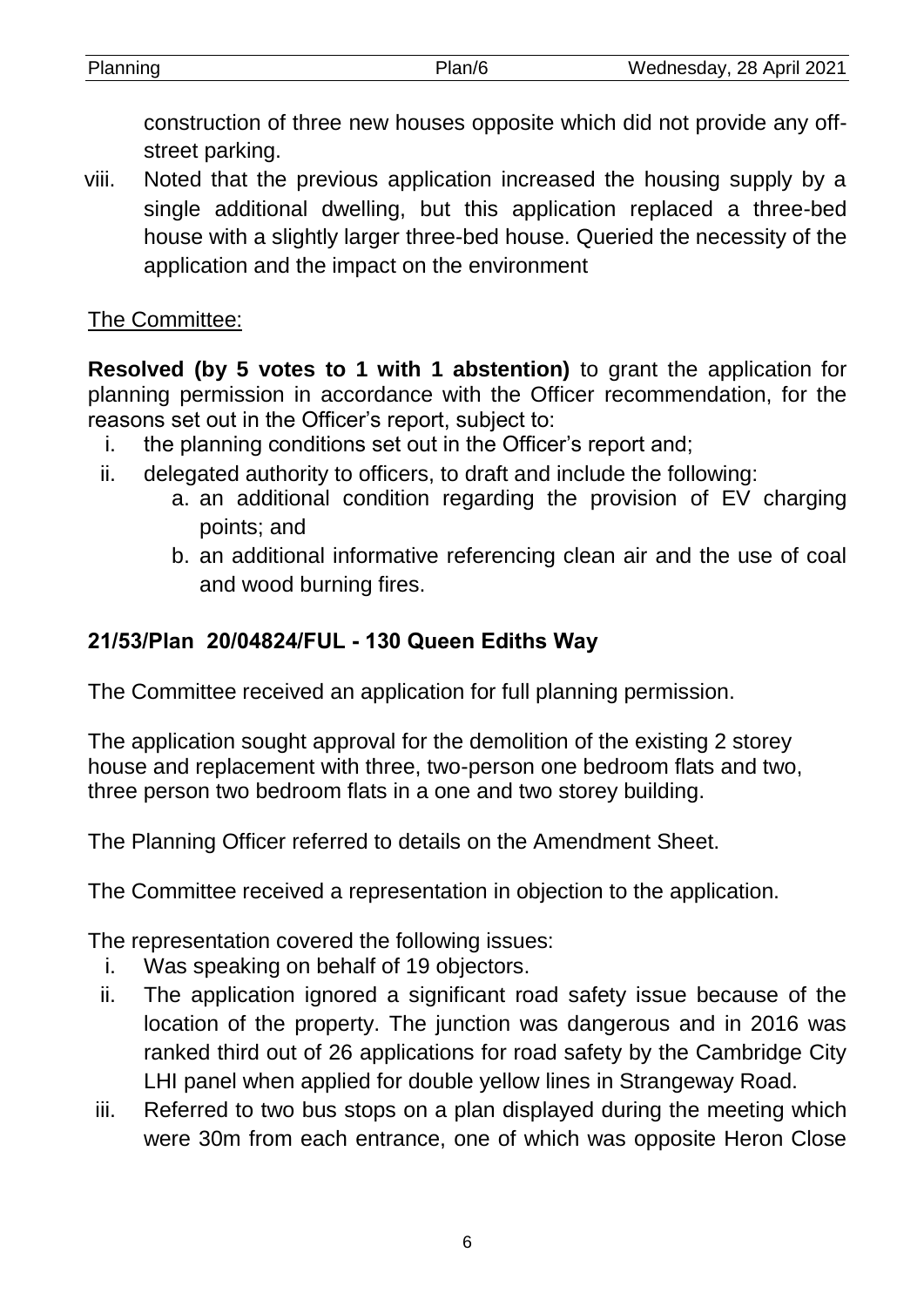| Planning | 'lan/ | Wednesday, 28 April 2021 |
|----------|-------|--------------------------|
|          |       |                          |

and the other was three houses down. Each bus stops served 6 buses an hour.

- iv. There were approximately 1900 pupils at three schools within 600m of the site. Strangeway Road was a significant access route for cars, bicycles and pedestrians. Children lingered on this corner.
- v. Queen Edith's Way was narrow and had a speed limit of 20mph but most cars and buses drove between 25-40mph.
- vi. Noted that there were no proposed allocated parking spaces and therefore every car would arrive at the property uncertain whether they would have a parking space.
- vii. Disagreed with the response provided by the Highways Authority that there would be no impact on highway safety.
- viii. Parking provision was dangerous and inadequate. Criticised the use of the Cambridge On-street Parking Strategy 2016 for assessing parking stress as it was out of date and not fit for purpose.
	- ix. Policy 82 had not been fulfilled.
	- x. Queens Edith's Way did not have double yellow lines and experienced anti-social verge parking.
	- xi. Noted staff from Netherhall School parked in Beaumount Road.

A vote was taken on the officer's recommendation to approve the application but subject to the inclusion of additional conditions regarding:

- a. EV and passive charging points and
- b. the flat roof area being a green roof.

**Resolved** (by 6 votes to 1) to reject the Officer recommendation to approve the application.

'Minded to' refuse reasons were provided by Members. An adjournment followed to allow officers to consider advice and to draft the reasons for refusal. Whilst drafting the reasons for refusal it became apparent there was a discrepancy/uncertainty regarding whether or not the application complied with space standards.

In light of the uncertainty, officers advised the Committee the application should be deferred to obtain clarification of space standards compliance.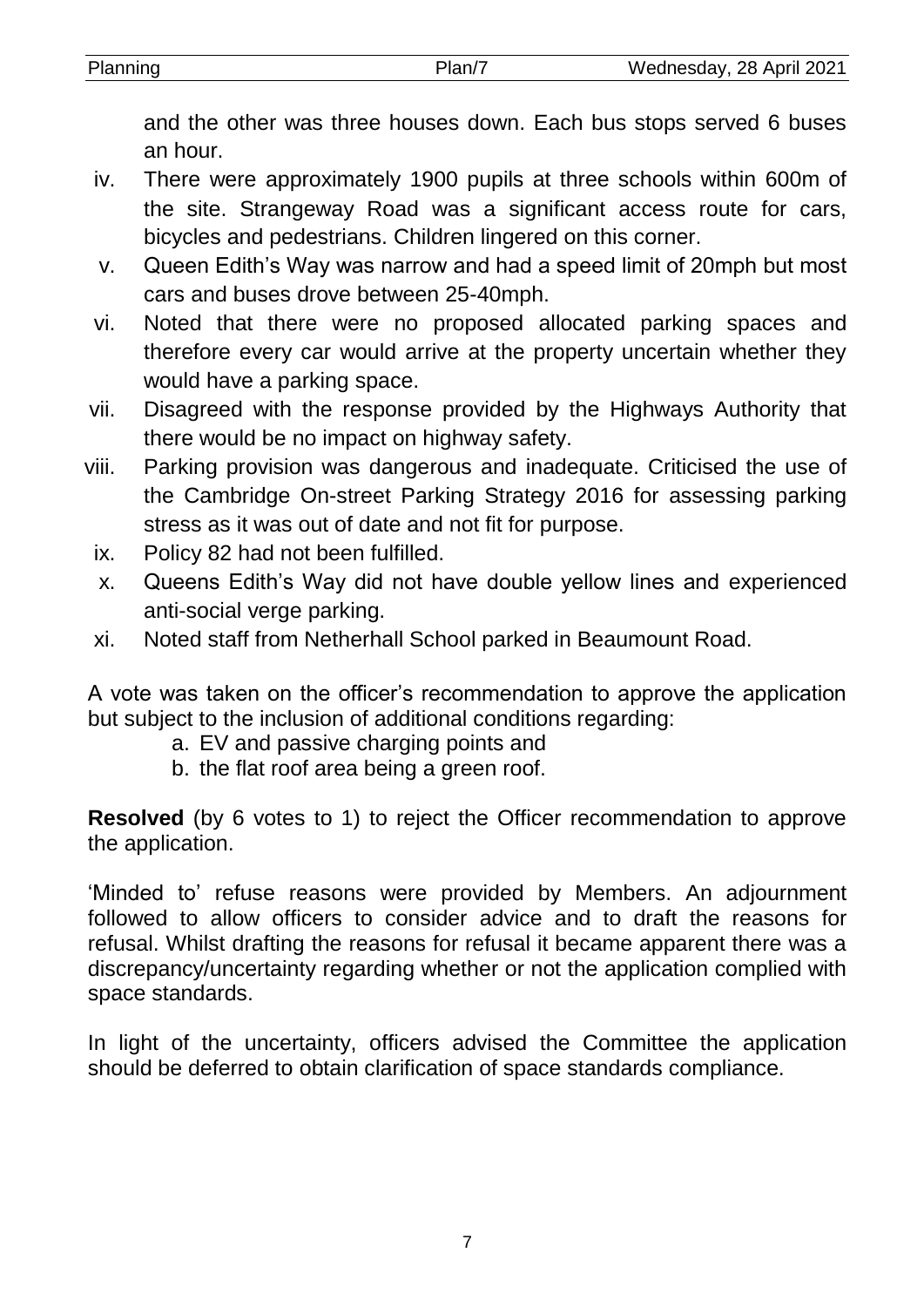Some Members indicated that they only had concerns regarding space standards and this was why they had voted to reject the officer's recommendation.

#### The Committee:

**Resolved unanimously** to defer the application pending clarification of the space standards compliance uncertainty.

## **21/54/Plan 20/03704/FUL - Land adjacent 1 Lovers Walk**

The Committee received an application for full planning permission.

The application sought approval for demolition of existing car port and storage area and erection of 1no. dwelling and associated curtilage.

The Committee received a representation in objection to the application

The representation covered the following issues:

- i. Objected to the proposal as the area was already densely populated with a couple of dozens of households within 25m of the proposed property. The addition of another household with a car parked outside would not be a benefit to the area.
- ii. There was no designated car park for the new dwelling contrary to requirements.
- iii. On the Site Block Plan Proposed and Existing the current depiction of the border with 72 Humberstone was not correct.
- iv. The proposed property encroached into the small garden and would do so even more when taking into account the excavation work necessary to lower the land and to put in foundations. It also protrudes into the garden of 70 Humberstone Road beyond the line defined by 1 Lovers Lane. The foundations and excavation work needed to be completely on the land of number 7 so it should not be possible for the building to protrude as it did in the drawings.
- v. Found it problematic the plans lacked external dimensions.
- vi. The height of the property would have a great impact on the amenity of the surrounding gardens. The plans showed that the land would be lowered to allow for the new property. Queried the effect on 70, 72 and 74 Humberstone Road. The external width and length of the property